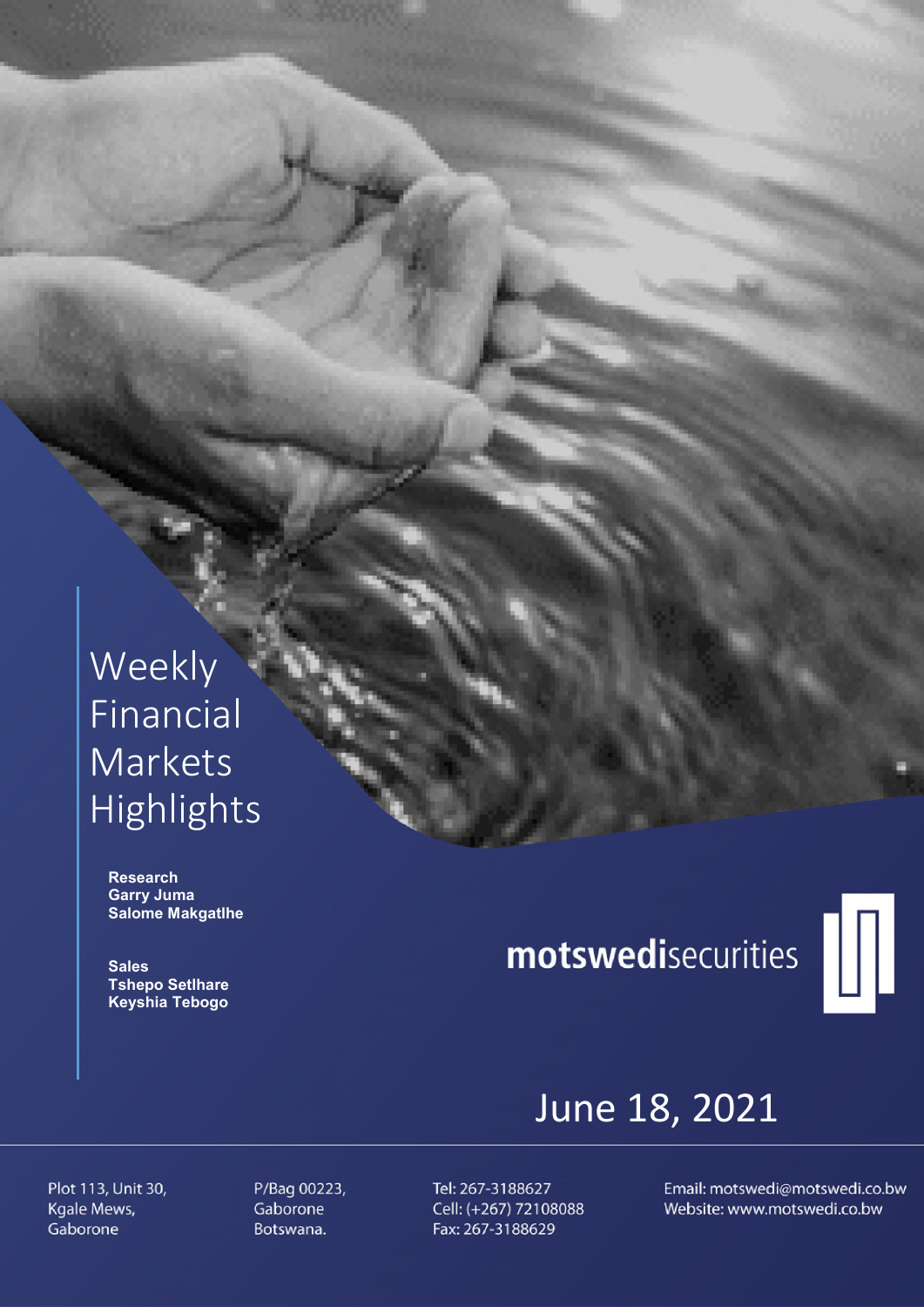motswedisecurit

A member of the Botswana Stock Exchange

#### 1.0 Local Equity…

The Domestic Company Index (DCI) closed off the week with its largest week on week gain in 8 months -- recovering 0.37% of its yearly losses. This was the third consecutive week of gains for the index, which in the last two months has been steadily recovering, in tandem with the recovery of some of the local equity market capitalisation heavy weights. Stocks driving gains in the week just ended include StanChart, FNBB, and Letshego; with gains capped by a decline in BTCL. The DCI ended the week with losses on a year to date basis at negative 3.71%. The Domestic Company Total Returns Index (DCTRI) moved in line with the DCI, also shrinking its yearly losses, to end the week at negative 0.57%

The banking and financial services companies led the gainers in the week. StanChart was at the top of the list of gainers, for the second consecutive week. The stock gained 5t, climbing to an almost 2 year high, with a closing price of P1.80/share. Investors seem very satisfied with the bank's performance in the last year, and are taking advantage of the stock's undervalued state to bolster their portfolios. At a year to date growth of 24.1%, the bank is the second largest gainer on the domestic equity board, and fourth on the overall equity market of the Botswana Stock Exchange.

FNBB cleared out all of its losses for the year in one fell swoop in the week just ended. The bank's share price gained 4t to P2.20 per share. The stock was the most liquid in the week, having traded about 42% of the total equity market turnover. Letshego gained 1t in the week, to end the week valued at P0.86/share. The stock is third in terms of gainers on the domestic equity board with a growth of 19.4%. It remains relatively undervalued in the market with an upside of about 60%.

Also gaining in the week were property companies Letlole and NAP, both claiming a thebe from the market. Letlole closed the week at P2.32/linked-unit with a growth for the year of 1.3%. NAP closed the week at P3.25/linked-unit with a growth of 1.2% for the year.

Capping gains was BTCL, feeling further pressure from the excess of sellers in the market, ending the week 2t lighter at P0.73/share. After a few weeks of rallying, the stock has noted its second consecutive week of declines, pushing its year to date loss to negative 11%.

| <b>COUNTER</b>                                               | 18 Jun<br>(t) | 11 Jun<br>(t) | <b>Change</b><br>(%) | <b>YTD</b><br>(% ) |
|--------------------------------------------------------------|---------------|---------------|----------------------|--------------------|
| STANCHART 1                                                  | 180           | 175           | $+2.9$               | $+24.1$            |
| $FNBB$ <sup><math>\uparrow</math></sup>                      | 220           | 216           | $+1.9$               | 0.0                |
| LETSHEGO <sup>1</sup>                                        | 86            | 85            | $+1.2$               | $+19.4$            |
| LETLOLE <sup>1</sup>                                         | 232           | 231           | $+0.4$               | $+1.3$             |
| $NAP$ $\uparrow$                                             | 325           | 324           | $+0.3$               | $+1.2$             |
| <b>BTCL</b> $\downarrow$<br>Cource: Motowedi Cecurities, RCE | 73            | 75            | $-2.7$               | $-11.0$            |

*Source: Motswedi Securities, BSE* 

## BSE Indices – Week ending 18 June, 2021

| <b>DCI Close</b>                                                                                                                                                              | 6,624.22 |  |  |
|-------------------------------------------------------------------------------------------------------------------------------------------------------------------------------|----------|--|--|
| Weekly Change (%)                                                                                                                                                             | $+0.37$  |  |  |
| YTD Change (%)                                                                                                                                                                | $-3.71$  |  |  |
| <b>FCI Close</b>                                                                                                                                                              | 1,550.85 |  |  |
| Weekly Change (%)                                                                                                                                                             | 0.00     |  |  |
| YTD Change (%)                                                                                                                                                                | $+0.23$  |  |  |
| <b>DCTRI Close</b>                                                                                                                                                            | 1,655.29 |  |  |
| Weekly Change (%)                                                                                                                                                             | $+0.37$  |  |  |
| YTD Change (%)<br>$\mathbf{1}$ and $\mathbf{1}$ and $\mathbf{1}$ and $\mathbf{1}$ and $\mathbf{1}$ and $\mathbf{1}$ and $\mathbf{1}$ and $\mathbf{1}$<br>$\sim$ $\sim$ $\sim$ | $-0.57$  |  |  |

*Source: Motswedi Securities, BSE*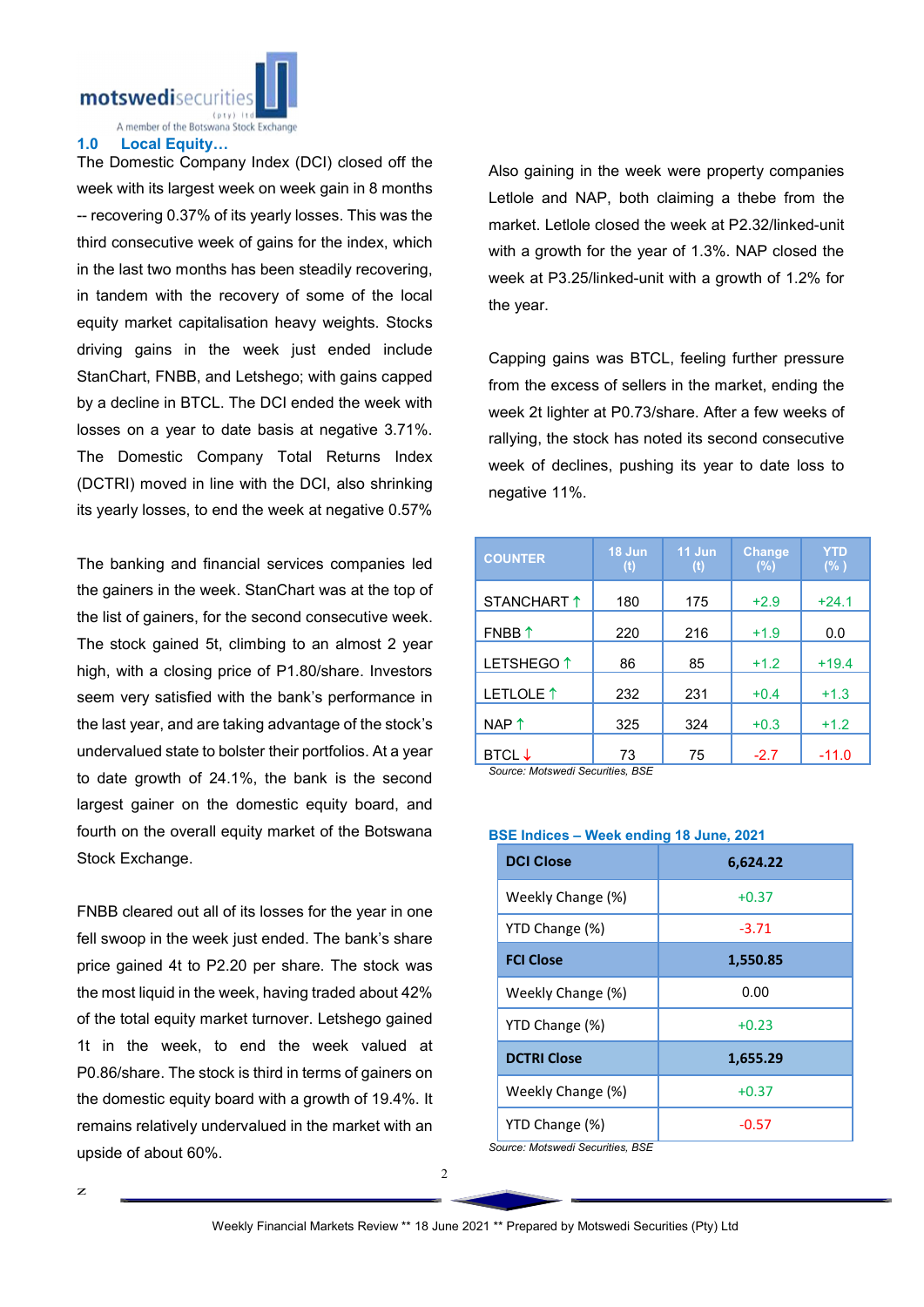

Market Summary – Week ending 18 June, 2021

| No. of Shares Trading    | 5,685,740  |  |
|--------------------------|------------|--|
| Turnover (BWP)           | 15,820,532 |  |
| Turnover (USD)*          | 1,460,235  |  |
| No. of stocks trading#   | 14         |  |
| No. of stocks advancing# | 5          |  |
| No. of stocks declining# |            |  |
| No of stocks unchanged#  |            |  |

No. of stocks unchanged# 1.<br>urce: Motswedi Securities. BSE \*US\$/BWP = 0.0946  $Source: Motswedi$  Securities, BSE

*# = Domestic Main Board*

#### 2.0 Company Announcements

companies that are related in so many ways and will 3 Seed Co International Limited announced the abandonment of the consolidation transaction of Seed Co under Seed Co International Limited (SCIL) as well as the resumption of trading of Seed Co Limited (SCL) shares on the Zimbabwe Stock Exchange. Further to the announcement dated 4 March 2021 advising Seed Co International Limited's Primary and Secondary Offers had been accepted by Seed Co Limited shareholders controlling 95% of the issued share capital of SCL and triggering the drag-along provisions for the remaining 5% shares, the Companies regrettably wish to advise shareholders that a major regulatory condition precedent to conclude the transaction, the exchange control approval by the Zimbabwean Exchange Control authorities, could not be secured. Approval for the transaction was declined by the External Loans and Exchange Control Review Committee on the 26<sup>th</sup> March 2021. An appeal against the decision was made on the 7<sup>th</sup> April 2021 and the External Loans and Exchange Control Review Committee upheld the decline decision on 8<sup>th</sup> June 2021. Pursuant to this adverse regulatory decision, SCIL and SCL have no option but to abandon the contemplated consolidation transaction and revert to status quo. Going forward, SCIL and SCL will continue to operate as 2 separately listed

utilise a Group Shared Services Unit to harness synergies to the extent possible and permissible by laws, regulations, and best corporate governance practices.

Shumba Energy announced the issuance of new shares in the week. Pursuant to the authority granted to Shumba Energy Ltd (Shumba or the Company) by shareholders through special resolution passed at the Company's 2020 Annual General Meeting, Shumba's directors are pleased to confirm that 493,462 new ordinary shares (New Shares) are to be issued in settlement of an obligation amounting to USD41,700 incurred by the company for development of the company's assets. The holders are not existing shareholders. The Botswana Stock Exchange has confirmed the admission and listing of the New Shares with effect from Monday 14 June 2021.

Seed Co International announced that the Group's profit before tax from continuing operations for the full year period ended 31 March 2021 will be approximately 40% to 50% (between US\$4.2m and US\$5.2m) better than the profit before tax from continuing operations amounting to US\$10.4m for the corresponding period ended 31 March 2020 mainly due to improved sales volume performance. Accordingly, investors are advised to exercise caution when dealing with the securities of Seed Co International Limited. The audited financial information on which this trading update is based will be released before the end of June 2021.

Absa Bank Botswana announced the appointment of Daniel Neo Moroka as an Independent Non-Executive Director and Board Chairman of the Company, effective 1 July 2021. This appointment follows the resignation of former Board Chairman Mr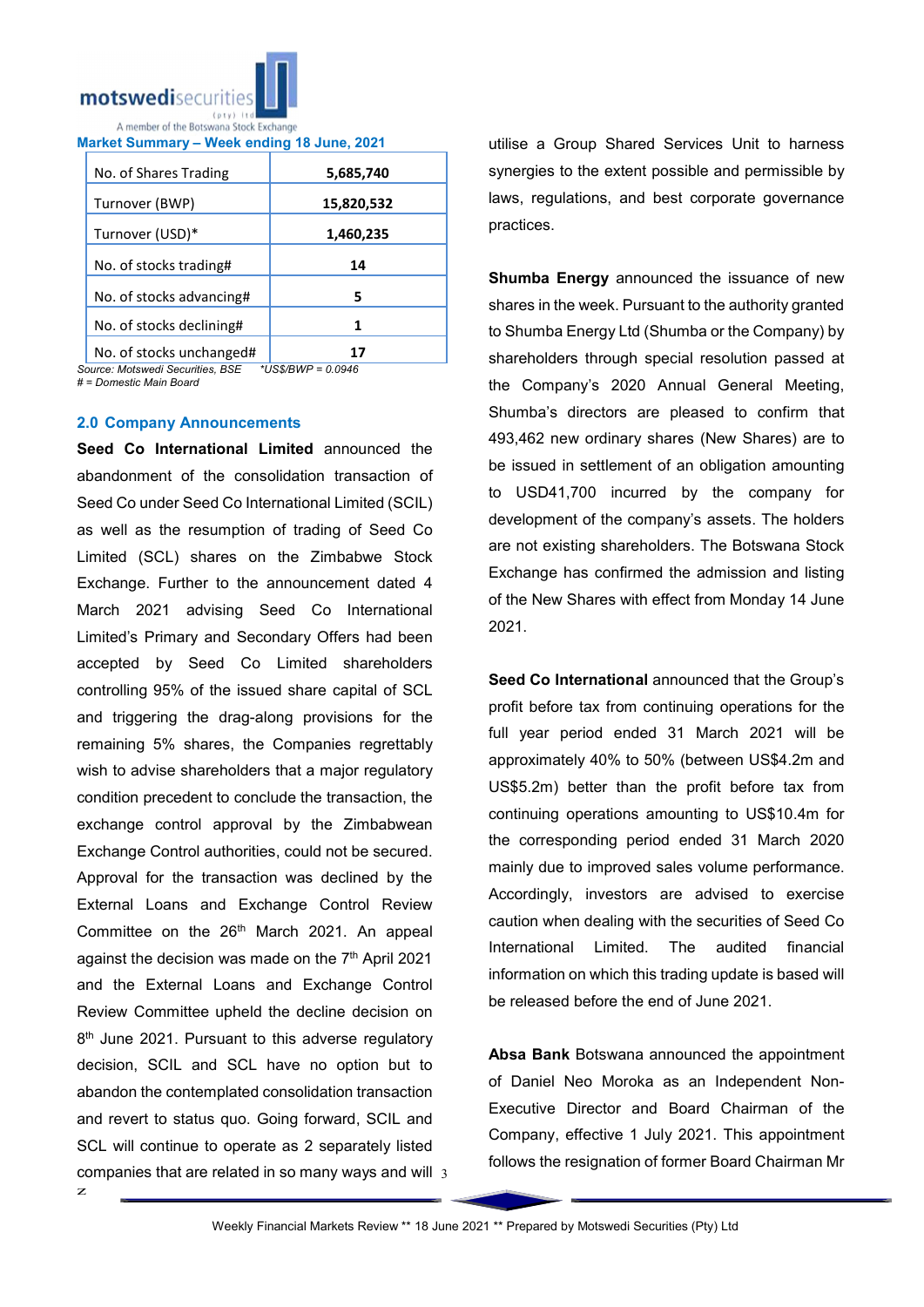

Oduetse Motshidisi on 12 August 2020 and is subject to conclusion of the voting of shareholders at the Company's 35th Annual General Meeting scheduled for 28 June 2021.

## 3.0 Foreign Exchange…

The US dollar touched a two and a half month high against a number of its trading partners in the week, spurred by hawkish comments from the US Federal Reserve. The Fed officials announced their projections that interest rates will likely be hiked in 2023, which would begin the tapering of its bond buyback programme earlier than was anticipated.

The stronger dollar weighed on the emerging market currencies in the week. As notable below, the local unit, weakened against the currencies in the SDR basket, while gaining against the Rand.

stronger dollar makes the price of oil more expensive in non-US dollar currencies, thereby reducing demand for the commodity. Also putting some pressure on oil prices were concerns of rising Covid-19 cases in Britain, which recorded its largest daily rise in cases since mid-February 2021. Further adding to the pressure on oil prices were comments from Iran's leading negotiator on Thursday noting that discussions between Tehran and Washington with regards to the revival of the 2015 Iran nuclear deal have come closer than ever to finalisation. Brent prices were trading at around US72.56/barrel by Friday mid-afternoon.

Gold were headed for their worst week since March 2020, dented by a strengthening US dollar and strong US Treasury yields, following hawkish comments from the US Federal Reserve. Spot gold prices were down about 5.2% for the week at the time of writing.

| <b>Currency</b>               | 18 June | 11 June | <b>Change</b><br>(%) | YTD<br>$(\%)$ |
|-------------------------------|---------|---------|----------------------|---------------|
| 垩<br>US\$/BWP<br>$\downarrow$ | 0.0923  | 0.0946  | $-2.43$              | $-1.91$       |
| ∕⊐<br>ZAR/BWP                 | 1.3024  | 1.2829  | 1.52                 | $-2.04$       |
| o<br>EUR/BWP                  | 0.0775  | 0.0776  | $-0.13$              | $-7.74$       |
| ↓ 哥島<br>GBP/BWP               | 0.0665  | 0.0667  | $-0.30$              | $-7.38$       |
| ↓●<br>JPY/BW                  | 10.16   | 10.3500 | $-1.84$              | $-0.68$       |
| CNH/BWP                       | 0.5954  | 0.6039  | $-1.41$              | $-9.33$       |

#### Domestic Exchange rates

*Source: Bank of Botswana*

### 4.0 Commodities…

z anticipated. The pressure point being that, a 4 Oil prices were declining by the Friday afternoon, but were however on track to stay flat for the week. Prices were being pressured by an improved US dollar which was supported by comments from the US Federal Reserve projecting interest rates to be hiked in 2023 – sooner than most investors